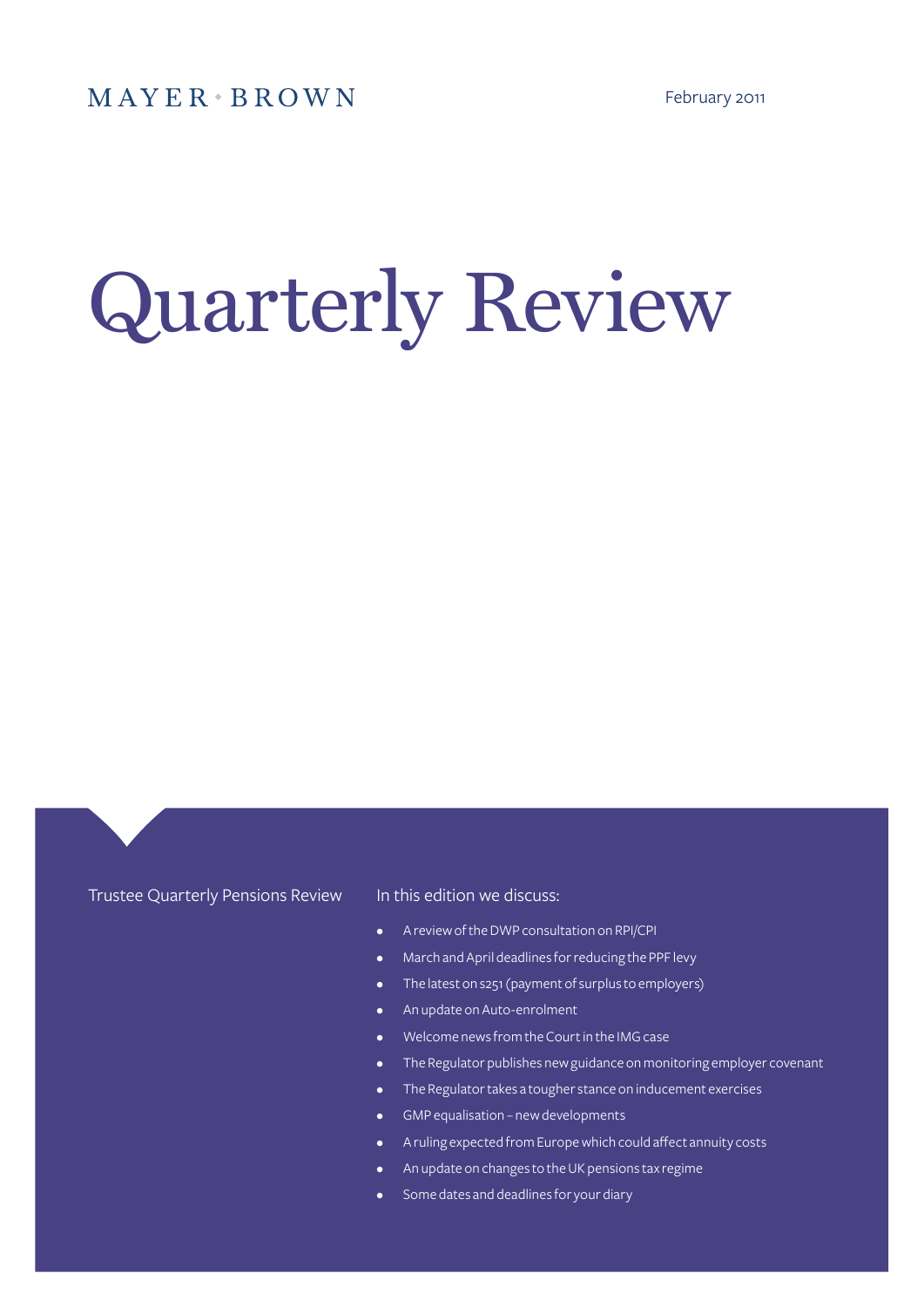## A review of the DWP consultation on RPI/CPI

## **BACKGROUND**

The Government is consulting on proposals which would clarify how occupational pension schemes will be affected by the decision last year to use the consumer prices index (CPI), instead of the retail prices index (RPI), as the measure of inflation used to determine minimum increases to deferred pensions and pensions in payment.

The change will directly affect revaluation and pension increases in a scheme whose rules provide only for whatever increases legislation requires. However, some schemes' rules expressly say that deferred pensions or pensions in payment must be increased by reference to the RPI. Exactly how the changes will affect those schemes has remained unclear and is the subject of the consultation.

The consultation closes on 2 March 2011. The Pensions Bill 2011 is to make the necessary amendments to the revaluation and indexation legislation.

#### **SUMMARY**

The consultation suggests that the Government will be giving pension schemes less flexibility to make changes than many people had expected.

## **FACTS**

The key points in the consultation are:

- The Government does not intend to pass legislation that would directly override scheme rules which promise increases based on the RPI, so that references to the RPI are automatically replaced with references to the CPI.
- Nor does it intend to give trustees or employers any new powers to change their schemes' rules so as to replace references to the RPI with references to the CPI, at least for benefits which have already built up.
- Where a scheme's rules about increases to pensions in payment already at least match the old statutory minimum (annual increases reflecting RPI inflation capped at 5% for pensions earned between April 1997 and April 1995, and reflecting RPI inflation capped at 2.5% for pensions earned after April 2005), they will not have to pay increases based on the CPI where that would be higher. In other words, schemes in that position will not have to apply a CPI underpin.
- However, it seems that a CPI underpin will apply where scheme rules about *deferred pensions*  expressly require revaluation by reference to the RPI. Schemes will have to uplift deferred pensions by the better of statutory revaluation (based on RPI inflation before 2010 and CPI inflation from then onwards) and whatever their own rules may require.
- The Government intends to amend the consultation rules, so that employers will have to consult employees before their scheme rules are changed to adopt the CPI as the measure of inflation going forwards.
- The Government does not intend to make any overriding amendments to existing annuity contracts, buy-in or buy-out policies where these refer to RPI increases.

## **Helen Parrott**

# March and April deadlines for reducing the PPF levy

A number of deadlines for PPF levies will soon be upon us. Trustees who want to minimise their levy will need to ensure that the deadlines are not missed. Employers will also have an interest here, since they pick up levy costs, directly or indirectly.

#### The 2011/12 levy

The 2011/12 levy is based primarily on data as at 31 March 2010. However, certain measures taken after that date may serve to reduce the levy, provided that the PPF's rules are met. The deadlines are as follows:

- Any contingent asset arrangements will need to be certified or recertified by **5 p.m. on 31 March 2011**.
- Any deficit reduction contributions will need to be paid by **31 March 2011** and certified by 5 **p.m. on 7 April 2011**.
- Any "full" block transfers will need to be made by **31 March 2011** and certified by **5 p.m. on 30 June 2011**.

Note that a contingent asset arrangement which was certified for the purpose of years will need to be **recertified** in order for it to be recognised for 2011/12.

The 2012/13 levy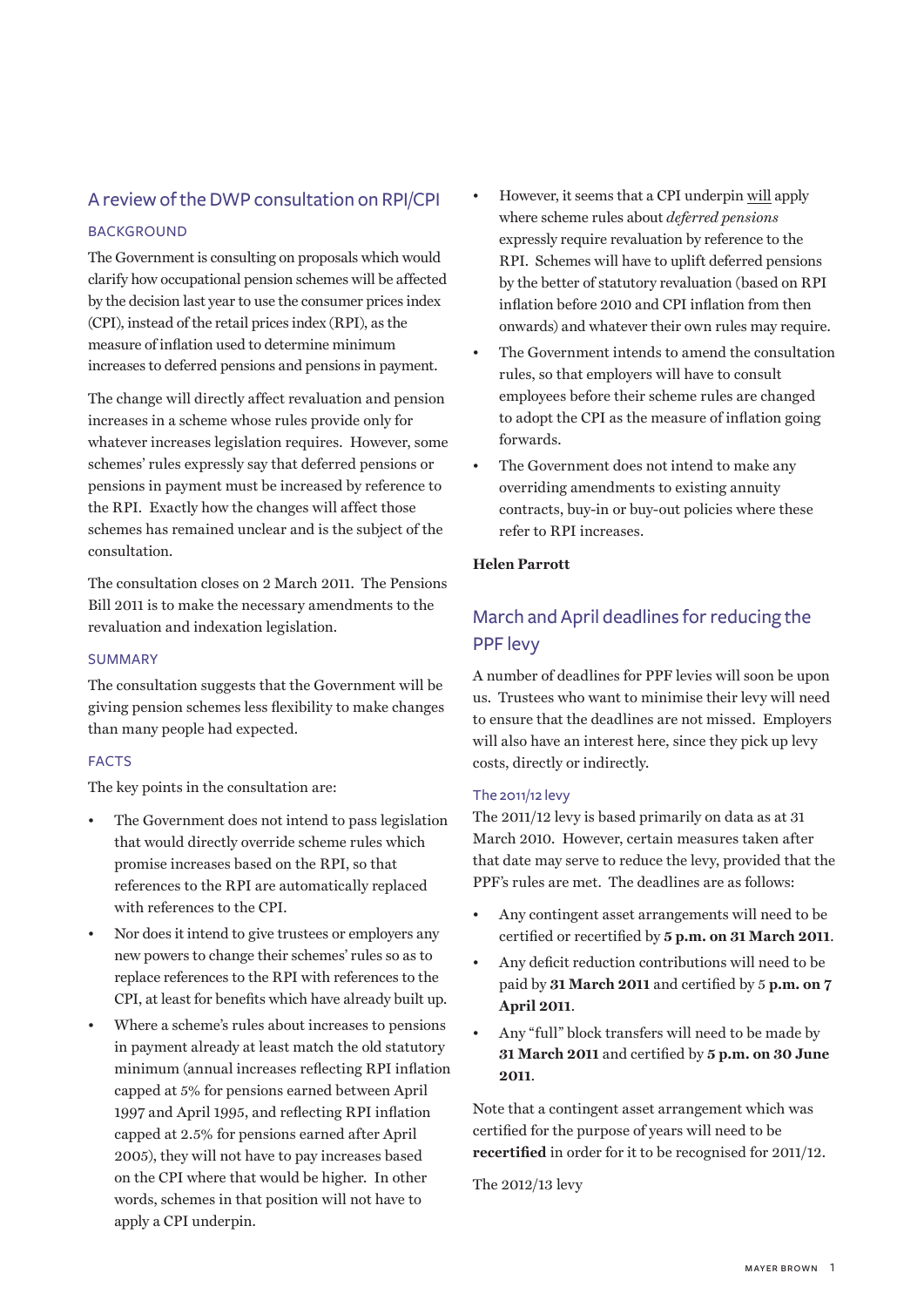The PPF have not yet reached a final decision about the basis on which the 2012/13 levy will be determined. However, the PPF have indicated that:

- "The measurement date would be aligned to the start of the levy year." In other words, the levy would be based on data as at 30 March 2012. (31 March 2012 is a Saturday!)
- However, an employer's insolvency risk would be assessed on the basis of its D&B failure scores over the year to the start of the levy year. An employer's score as at 31 March 2011 could be relevant too, if the PPF decides to bring in a system of "transitional relief".
- Deadlines for levy-reduction measures are likely to be consistent with current practice. For example, any contingent asset arrangements would need to be certified or recertified by 30 March 2012.

#### Taking action

We would be glad to assist clients in connection with any levy-reduction measures. However, please note that we will take action only where specifically instructed by you.

If you do wish us to assist, please contact us as soon as possible. Some of the necessary processes **may take a significant amount of time to complete**. And the PPF will almost never waive the deadlines or otherwise relax their rules.

### **Sally Taylor**

# The latest on s251 (payment of surplus to employers)

As mentioned in our November 2010 edition, the DWP had announced that s251 Pensions Act 2004 would be amended to remove the ambiguities which had been causing concern within the pensions industry and to extend the deadline for trustees to pass a resolution.

The draft amendments to s251 have now been published (in the new Pensions Bill, which is currently working its way through Parliament). The draft amendments are in line with the DWP announcement and include:

• giving trustees until **6 April 2016** to pass a s251 resolution (trustees who have already passed a s251 resolution will, it seems, be given the chance to pass a new one).

making it clear that s251 only affects scheme rules about payment of surplus to an employer while the scheme is continuing. In other words, s251 will not affect scheme rules about payments of surplus when a scheme is winding up, and will not affect scheme rules which allow the scheme to reimburse an employer for administrative expenses. But trustees who have not done so already will need to pass a s251 resolution before **6 April 2016** if they wish to maintain current rules allowing payment of surplus when the scheme is not winding up.

For some schemes this means that no further action will be required. The implications for your scheme will depend on the particular circumstances. Please get in touch with your usual contact in the Mayer Brown pensions team if you want to discuss the appropriate next steps.

#### **Giles Bywater**

## An update on Auto-enrolment

In October 2012 the first employers will be required to enrol employees automatically into a "qualifying scheme" unless the employees actively opt out. The overall legislative structure of auto-enrolment is set out in the Pensions Act 2008. The Pensions Bill 2011(introduced into Parliament on 12 January 2011) makes a number of amendments to the automatic enrolment provisions endorsing the recommendations of the Government-commissioned review (published October 2010) of the automatic enrolment requirements.

The key aspects of the Bill include:

- A jobholder will only be eligible for auto-enrolment when he/she earns in excess of £7,475 per year (aligned with the income tax personal allowance for 2011-12);
- An optional waiting period of up to three months for the auto-enrolment process. The employer must provide the jobholder with a prescribed notice; and
- A simplified test for employers to self-certify that their defined contribution schemes meets the relevant quality threshold. An employer will need to satisfy any one of three tests based on a past year's scheme data.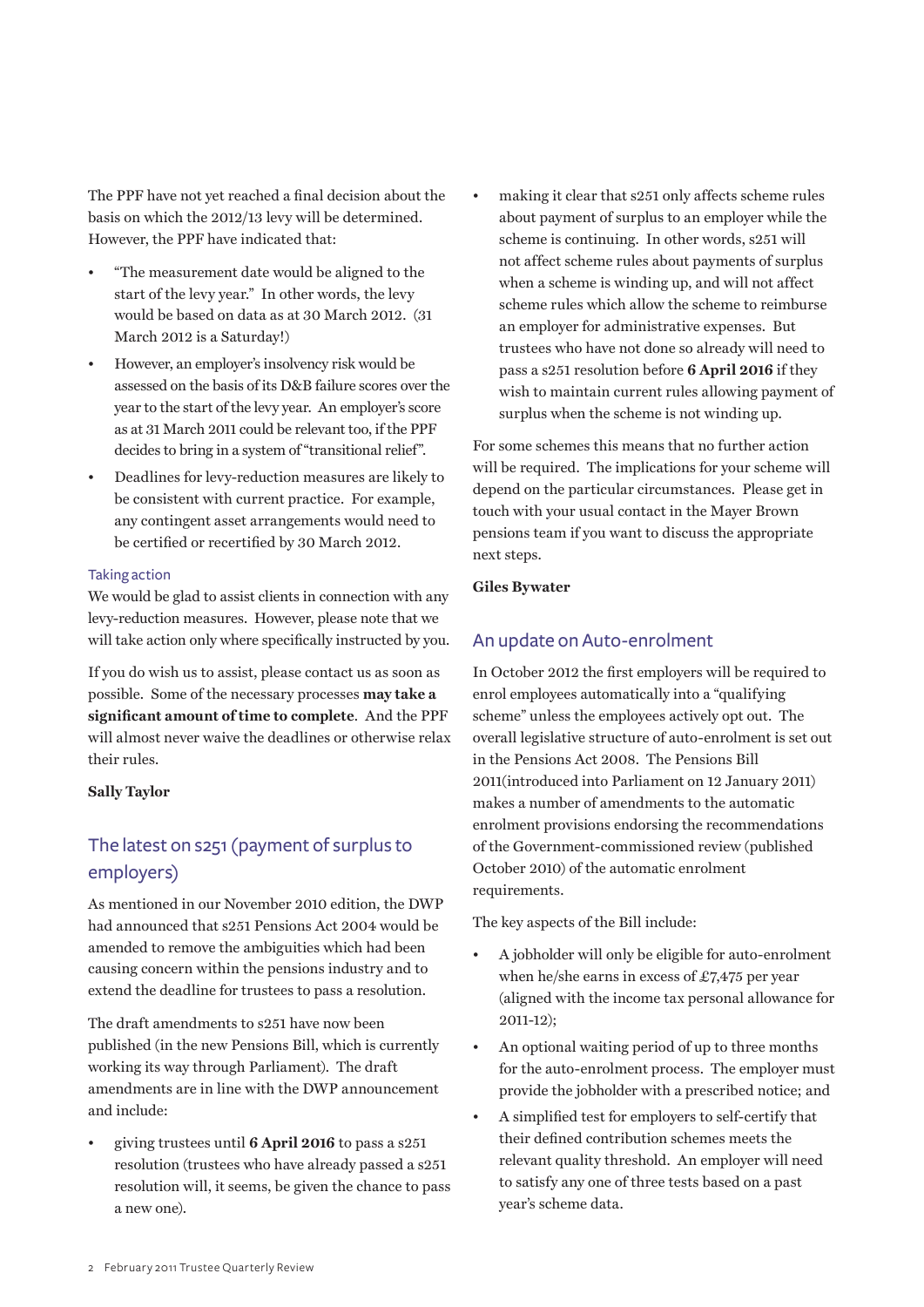Given that the legislative framework is almost complete, employers should be taking steps to develop a plan to comply with automatic enrolment, if they have not already.

#### **Sally Taylor**

# Welcome news from the Court in the IMG case

s91 Pensions Act doesn't stand in the way of compromises of genuine legal disputes.

In *International Management Group (UK) Limited v German*, the High Court had concluded that s91 Pensions Act 1995 prevented compromise agreements relating to good faith disputes about pension entitlements. The Court of Appeal has now overturned that decision.

The Court adopted a straightforward reading of the s91 ban on people surrendering pension entitlements or rights. It concluded that s91 didn't cover *possible* entitlements or rights in dispute. As such, s91 does not stop people compromising good faith disputes over pension rights (whether or not the settlement is approved by the Court).

This confirmation that employers (and trustees) can settle disputes with members over benefit rights, and can do so without having to seek the Court's blessing, is welcome news.

## **Elizabeth Brown**

# The Regulator publishes new guidance on monitoring employer covenant

The Regulator has softened its stance a little but trustees will have to be careful to take the guidance into account and be prepared to justify any different approach when monitoring and taking action on employer covenant.

The Regulator began consulting on this issue in June 2010. In the August edition of the Trustee Quarterly Review we reported on the draft guidance. The Regulator has now published its final guidance together with a consultation response, which addresses some of the issues raised in the consultation.

The Regulator's key message is that it places a high level of importance on the assessment of employer covenant and expects trustees to have monitoring plans in place so that they are in a strong position to anticipate future events and take timely action if the covenant weakens. Trustees should think about the practical steps that would be taken if the need for employer support crystallised. A variety of mechanisms can be used to strengthen covenant and increase scheme security (this may include, but is not limited to, the use of contingent assets).

A few changes have been made to the detail of the guidance as a result of the consultation responses. In particular, the Regulator has concluded that employer "willingness" is not part of the objective assessment of employer covenant, on the basis that *"recent experience has shown that willingness can evaporate just when it is needed most"*.

The final guidance also emphasises that it does not intend to impose unnecessary costs on schemes; the costs of measuring and monitoring the covenant should be proportionate to the size of the scheme and the employer. It is recognised that there may be instances where carrying out a lesser degree of monitoring than that envisaged by the guidance could be appropriate. This is a matter for the trustees to decide (and their reasons should be recorded), but the Regulator has set out some considerations that might be relevant when deciding to adopt a less exhaustive approach.

The Appendices give further practical guidance to trustees on assessing the employer's financial strength. Where trustees do not have relevant expertise on the trustee board, they should consider appointing a covenant assessor, having regard to Appendix B, which recommends factors that should be taken into account when commissioning a covenant report.

The Regulator's main message in relation to employer covenant remains the same, with an emphasis on forward looking assessments and the establishment of a monitoring framework within which trustees can react to changing economic circumstances. However, there is a greater recognition in the finalised guidance that in certain instances an alternative approach could be adopted. Any departure from the guidance should be carefully considered and trustees should ensure they record their reasons for doing so in writing.

#### **Olivia Mylles**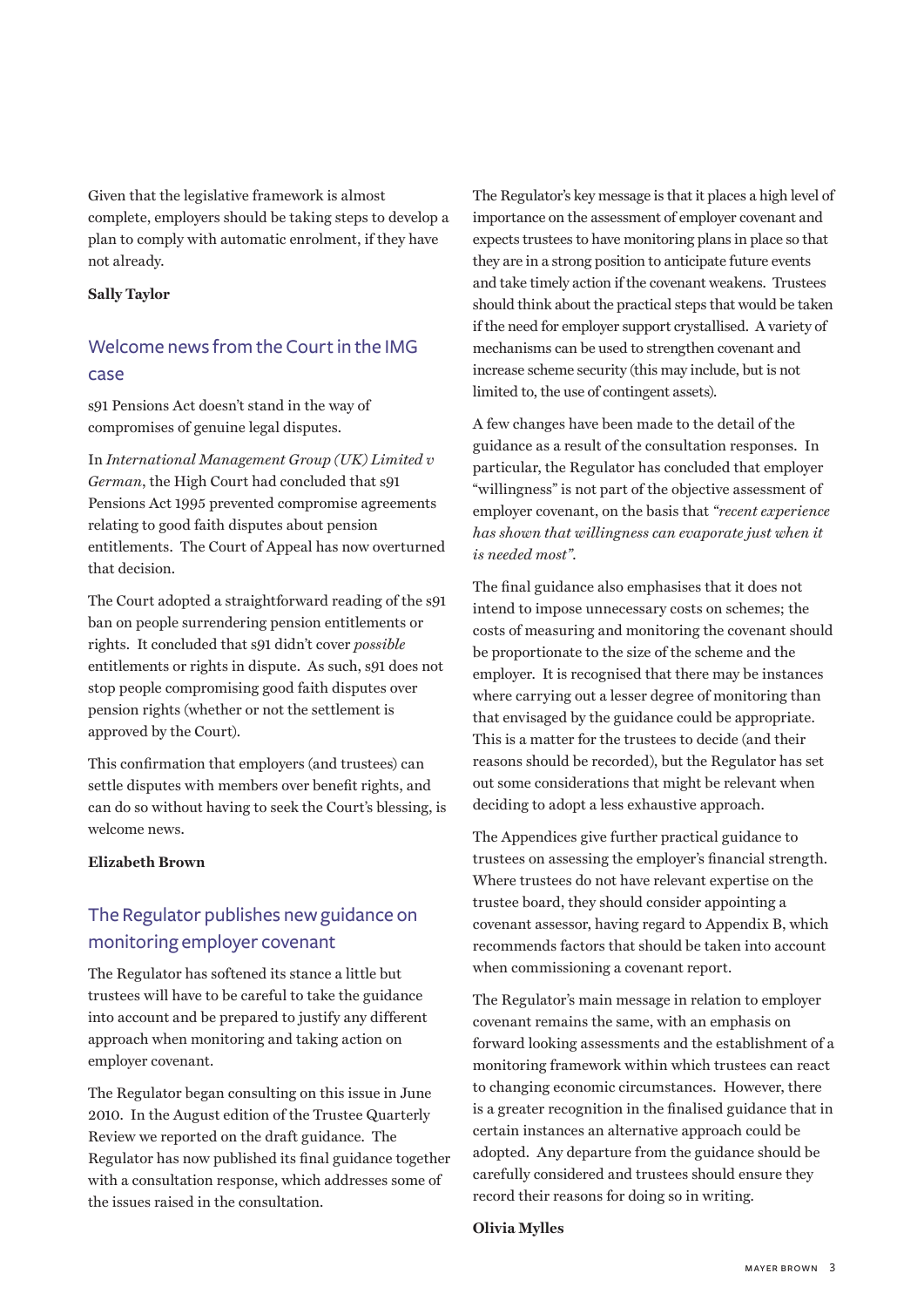# The Regulator takes a tougher stance on inducement exercises

Following rising concern about how transfer incentive exercises have been conducted in the past, the Regulator published its final form guidance on transfer incentives on 9 December 2010. The guidance has changed very little from the draft version that was previously published for consultation purposes.

## (a) **Background**

An inducement exercise involves the employer offering some or all of the scheme members an "incentive" to transfer out their benefits (i.e. something on top of their normal transfer payment – normally an enhanced transfer value, or a cash payment) or to forgo certain pension increases (typically in exchange for a larger, but non-increasing, pension).

## (b) **The need for revised guidance**

Since issuing initial guidance in January 2007, the Regulator has monitored the development of, and common practices involved with, inducement exercises. The main observation was that employers were taking a "box-ticking" approach and not giving due consideration to the needs of members.

## (c) **The Regulator's "principles"**

The guidance sets out the following fives principles:

- information should be clear, fair and not misleading;
- an offer should be open and transparent;
- conflicts of interest should be identified and appropriately managed or removed;
- trustees should be consulted and engaged from the start and their concerns should be addressed before the exercise progresses;
- independent financial advice should be made available to affected members.

The Regulator will investigate any behaviour that is outside the spirit of these principles.

## (d) **Points to note**

The Regulator's starting point is that any incentive is probably only in the interests of a minority – it therefore advocates a tougher, more proactive, stance to protect members' benefits that it has done so previously. The key messages are that trustees will be expected to apply a high level of scrutiny in order to protect members' interests; financial advice will be key to determine whether a member will benefit from accepting any offer; and no pressure should be placed on members to decide to accept any offer.

This guidance is also intended to have wider application. The Regulator's view is that it should also apply to other situations where members are asked to make a choice – e.g. where they are invited to agree to scheme modifications or benefit forfeitures – but it is not intended to apply to proposals for closure to future accrual.

## **Rozet Shah**

## GMP equalisation – some new developments

There are two new developments relating to the equalisation of the "guaranteed minimum pensions" ("GMPs") which men and women built up in contracted-out pension schemes between 17 May 1990 (the date from which schemes are required to "equalise") and 5 April 1997 (when GMPs stopped accruing).

First, the PPF has published a document explaining how it means to address GMP equalisation when it calculates compensation for members whose schemes have fallen into the PPF. Its chosen method treats the equalised GMP as an underpin to a member's overall benefit (while recognising that the GMP may have to be paid at a different time from the member's other benefits). But it falls short of subdividing male and female pensions into separate GMP and non-GMP components and saying that both components must be provided on whichever of the male and female basis is more generous.

The PPF is not expecting schemes to reflect its approach to GMP equalisation in their next s179 valuations, although that position will be reviewed shortly.

In addition, the Government has announced that it intends to issue, apparently "around Easter", draft legislation which may require occupational pension schemes to equalise GMPs. (The PPF has a statutory duty to equalise GMPs, but the law is not currently clear as to whether contracted-out occupational pension schemes must do so). It remains to be seen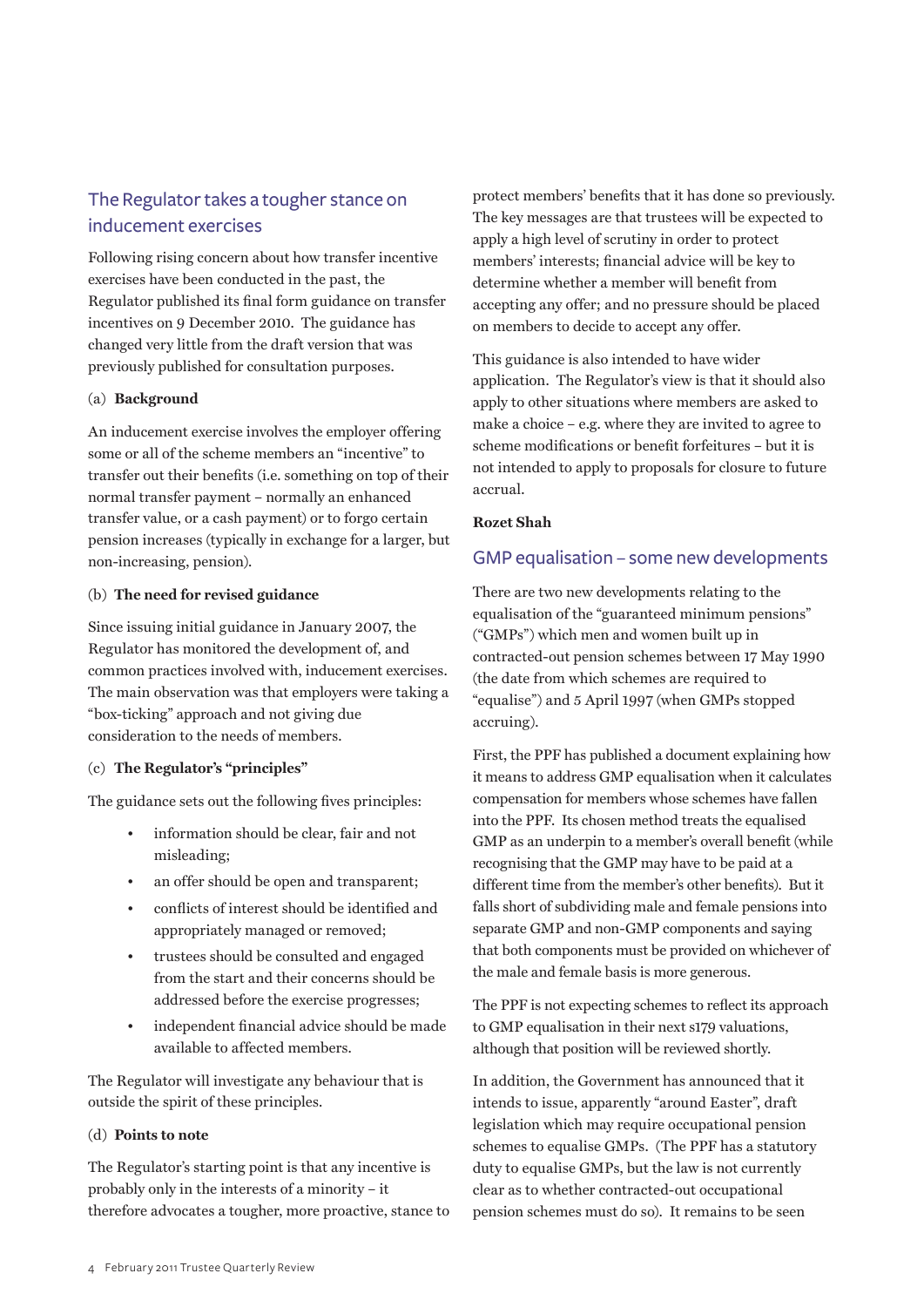whether the draft legislation will provide in detail for the approach schemes should follow, but if any detail is provided it now seems likely that it would adopt an underpin approach similar to the PPF's.

#### **Joanna Myerson**

# A ruling expected from Europe which could affect annuity costs

On 1 March, the European Court of Justice (ECJ) is due to issue its decision in the "Test Achats" case. This test case is about whether insurance companies can charge premiums and provide benefits on a basis which assumes women generally live longer than men. It has been brought by a Belgian consumer protection group.

The preliminary stage of the ECJ process is a recommendation by a legal expert, the Advocate General (AG). In this case, the AG's recommendation to the ECJ in summary is that it should decide:

- that sex-specific differences in respect of insurance premiums and benefits should be unlawful in future, but
- that this should not be retrospective; and
- that there should be a transitional period of three years to allow the insurance industry to adjust.

This is an insurance case, not a pensions case. However, if the ECJ decision follows the main recommendations of the AG, it will directly affect any pension schemes which insure death benefits or secure benefits by buying annuities.

It may also raise concerns about whether using sex specific factors for providing lump sums out of pension or calculating transfers remains sensible. There is a specific decision which says this is acceptable, and this is reflected in UK legislation (the Equality Act 2010).

However, Trustees may want to start thinking about how they would change factors, and the administration, if the ECJ decision goes further, faster than anticipated.

#### **Ian Wright**

# An update on changes to the UK pensions tax regime

In our Quarterly Review last November, we outlined the Government's proposals for the tax treatment of high earners. In broad terms, these proposals will limit individual's tax-relieved pension saving for any year to the new annual allowance of £50,000 from 6 April 2011.

In December 2010, the Government issued draft amendments in the Finance Bill 2011, which contains details of the changes to both the annual allowance and lifetime allowance. In particular:

- Further details were given of what conditions need to be met in order for a member to come within the exemption from the annual allowance charge for retirement on grounds of severe ill-health. The test will be that a doctor must have confirmed that the member is suffering from ill-health which makes him or her "unlikely to be able to undertake gainful work (in any capacity) at any time in the future (otherwise than to an insignificant extent)". In practice, this is likely to mean that, in many cases where an ill-health retirement pension allows for additional years of service, that enhancement triggers an annual allowance charge.
- The Government has confirmed that the reduction in the lifetime allowance from £1.8m to £1.5m will apply from 6 April 2012.
- For these members who opted for primary protection or enhanced protection after the 2006 changes to the pensions tax regime, the protection will be based on the greater of the standard lifetime allowance and a new "underpinned" lifetime allowance of £1.8m.
- There will be a new "frozen" lifetime allowance of £1.8m for members who expect their current pension savings to grow to more than £1.5m through investment returns alone when they come into payment and who agree to cease future accrual.
- The limit for trivial commutation lump sums will be set at a monetary amount of, initially, £18,000, rather than 1% of the lifetime allowance. This means there will be no immediate changes to the limit when the lifetime allowance reduces to £1.5m.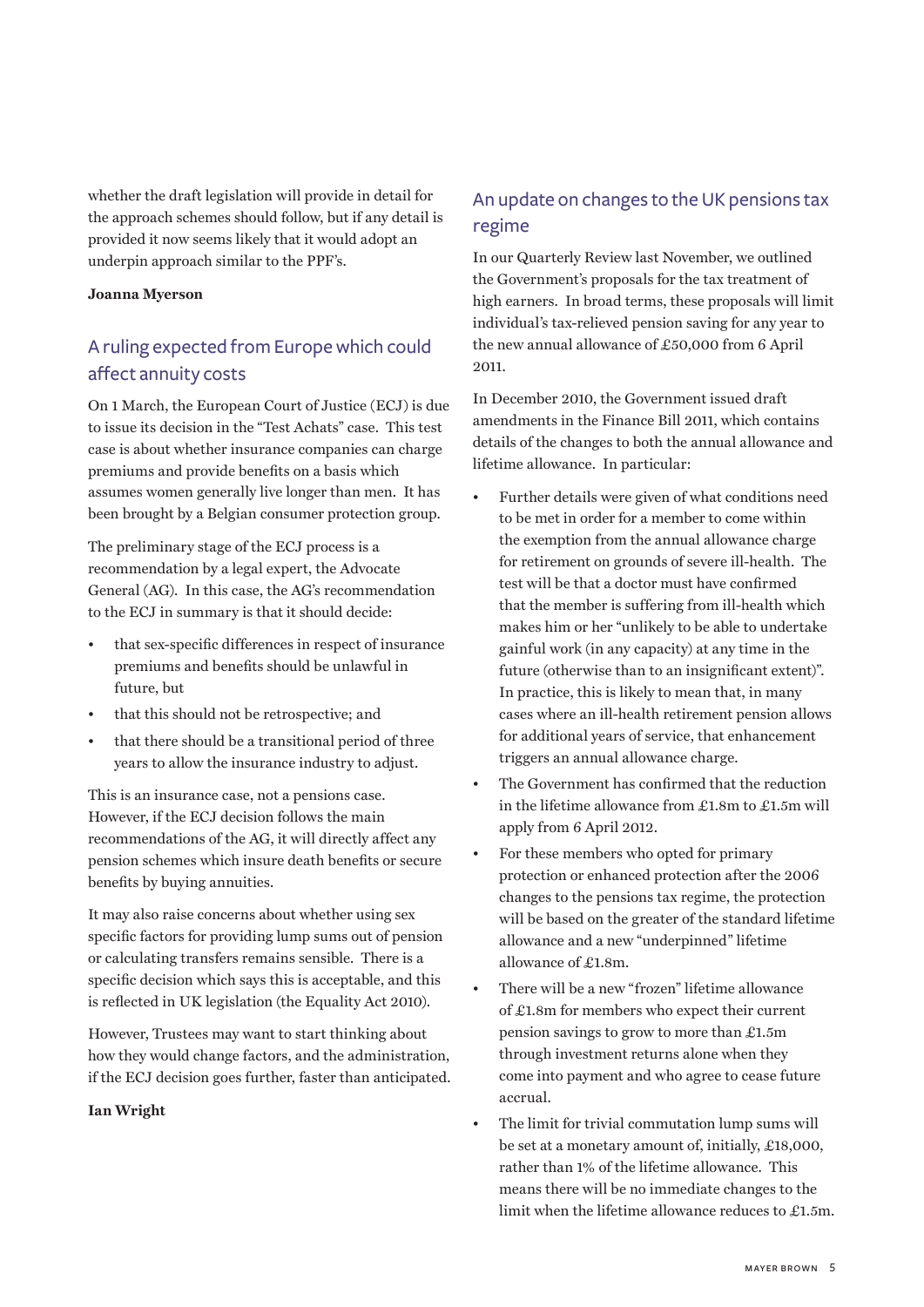One immediate action for pension scheme trustees is to consider whether to nominate a "pension input period" for annual allowance purposes where they have not already done so. If no pension input period has been nominated, then the pension input period will be 7 April to 6 April. Trustees can nominate a different pension input period by notifying the affected members but this must be done before 6 April 2011, when the legislation will change. If they are nominating a different pension input period, trustees will need to state that it takes effect retrospectively, from the 2006-2007 tax year.

Trustees may also find employers approaching them over the next few months with proposals for scheme amendments both to address the position of senior employees who will be affected by the reduced annual and lifetime allowances and also more generally the approach to ill-health retirement.

**Beverly Cox**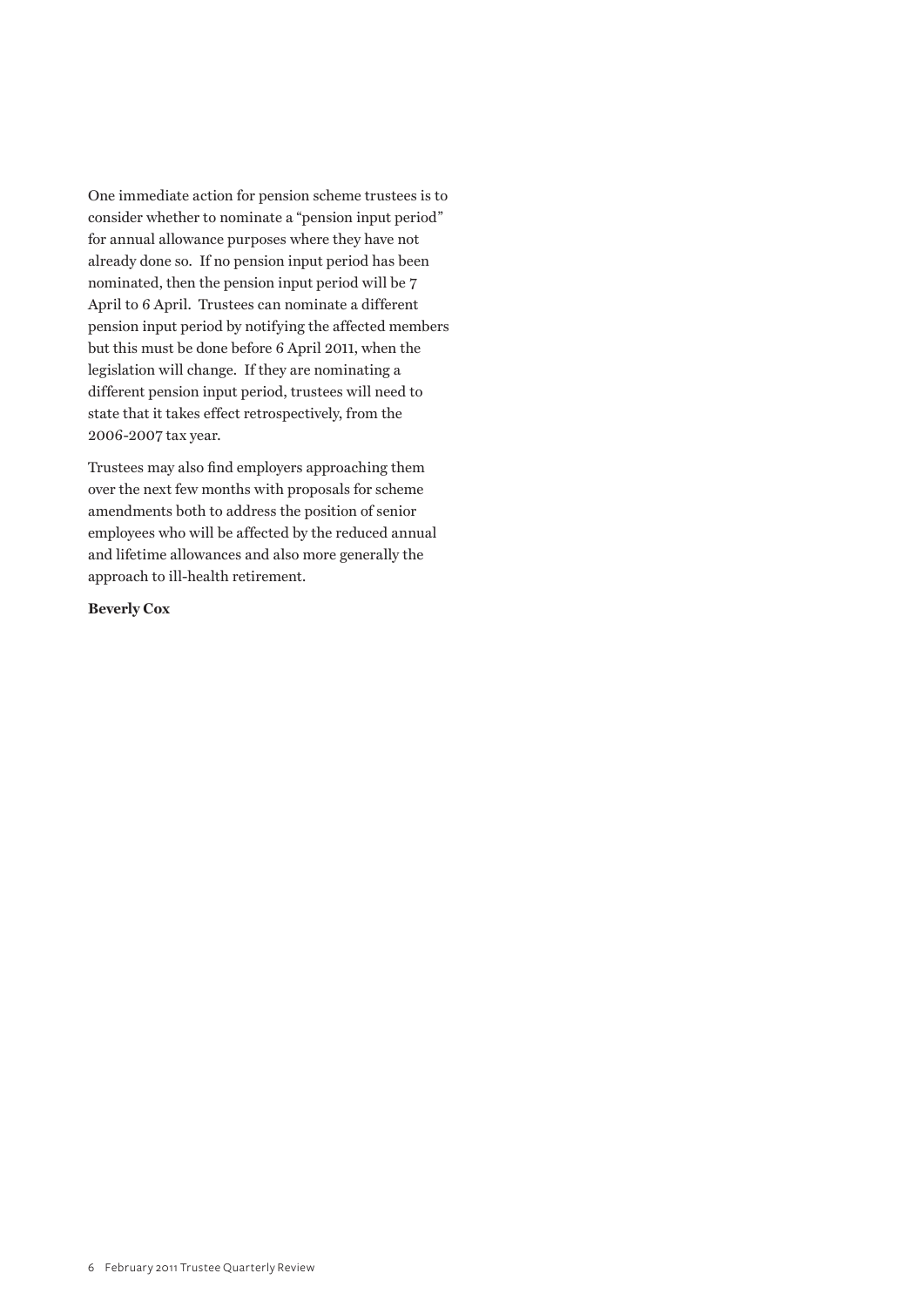## Some dates and deadlines for your diary



Red squares - important dates to note **Red squares - important dates to note**  Green squares - for information **Green squares - for information**